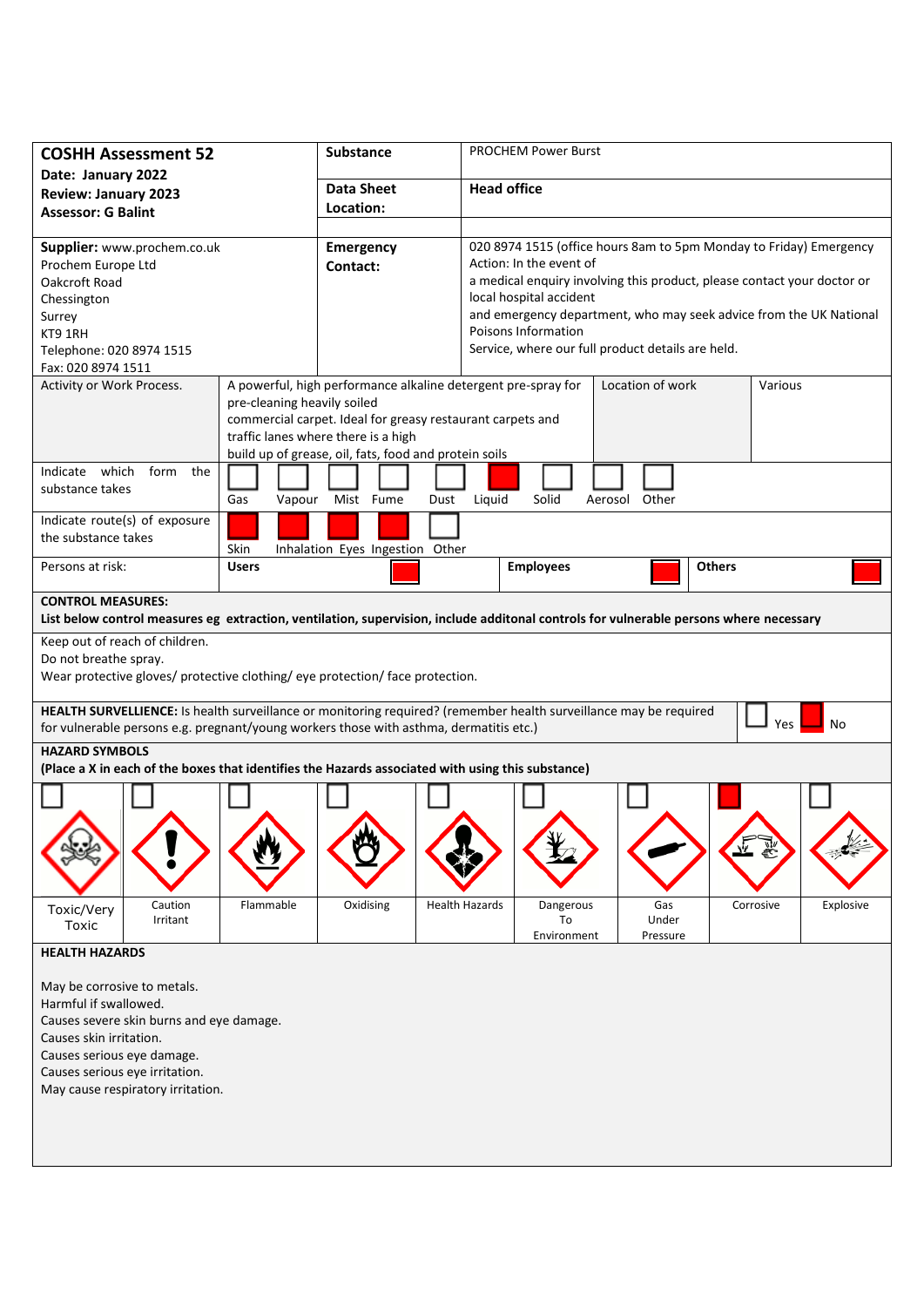

## Storage

Observe label precautions. Do not store near heat sources or expose to high temperatures. Store in closed original container at temperatures between 5°C and 30°C. Keep out of the reach of children. Store away from the following materials: Metals.